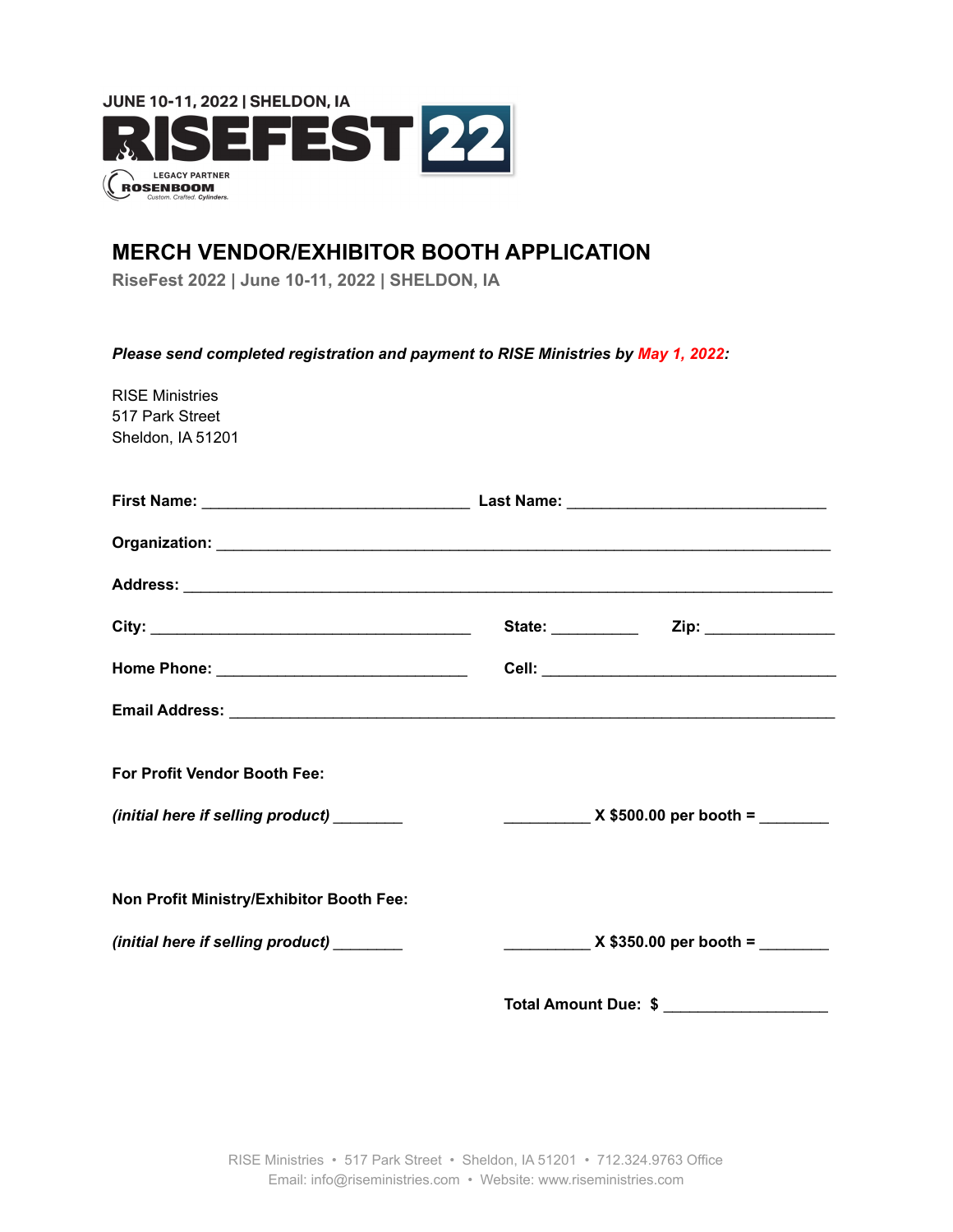## **AGREEMENT**

#### **The undersigned party (herein named "Merch Vendor/Exhibitor") hereby agrees to the following:**

**Acceptance:** Merch Vendor/Exhibitor understands that acceptance of the application and agreement is within the sole discretion of RISE Ministries, Inc. (hereafter called "RISE"). Further, in the event RISE accepts this application and agreement, Merch Vendor/Exhibitor shall be bound by the terms stated herein. In the event this application and agreement is not accepted by RISE, Merch Vendors/Exhibitors booth fee will be returned and Merch Vendor/Exhibitor will not be bound by the terms stated herein. Acceptance of any application and agreement shall be made in writing by RISE on or before May 15, prior to the first day of the festival **June 10, 2022**.

**Booth Fee:** Merch Vendor/Exhibitor shall pay a fee for each booth, table and electrical hook-up (hereafter called "booth fee") stated above in accordance with the terms stated herein. Payment of booth fees shall be made along with this application and agreement with checks payable to RISE Ministries, Inc. The booth fees are not a deposit, nor are any portion thereof to be refunded to Merch Vendor/Exhibitor in the event this application and agreement is accepted by RISE. In the event this application and agreement is not accepted by RISE, all booth fees paid with this application and agreement shall be refunded to the Merch Vendor/Exhibitor.

**Deadline:** The deadline to submit applications to RISE shall be May 1, 2022. In the event an application and agreement is received prior to that time and its accompanying booth fees are deposited in RISE accounts, that will not constitute RISE's acceptance of the corresponding application and agreement. Acceptance of any application and agreement submitted to RISE shall be made as stated herein above.

**Sales Vendor:** Merch Vendors selling product, hereby agree to pay the booth fees stated above **AND** a percentage of gross sales. Non-profit organizations shall pay RISE 10% of gross sales during RiseFest and for-profit organizations shall pay RISE 15% of gross sales. Merch Vendor hereby agrees to submit proof and accounting of gross sales at the end of RiseFest, subject to RISE's sole discretion, to RISE for reconciliation of gross sales and determination of percentage splits. Merch Vendor further agrees that all settlements on gross sales shall be done in cash or check on the final evening of the festival. Merch Vendor acknowledges that RISE has provided and informed that the booths are not secure facilities and RISE does not guarantee the security or safety of Merch Vendor's/Exhibitor's property, assets, or sales receipts, and further hereby Merch Vendor/Exhibitor agrees to accept full responsibility for the same.

**Exhibitors/Ministries:** Merch Vendors, known as "Exhibitors" not selling products shall pay nonprofit booth fees stated above. Merchandise sales are not allowed in your booth, no money is to be exchanged, these booths are for informational purposes only. The information distributed at your booth is to be about your organization exclusively, distribution of catalogs and order forms are allowed, but no payments are to be received at your booth. Banners, posters or flyers are not to be posted anywhere on the festival grounds. Drawings and giveaways are allowed as long as there is no entry fee or cost for eligibility before, during or after the event. **Any giveaway items will need to be approved by RiseFest before the event.**

**Sales tax:** Merch Vendor hereby agrees to collect any and all applicable taxes, and that RISE does not accept or assume any responsibility for state, local and or federal taxes required. Iowa Sales tax is 7% at Sheldon Crossing, payable to the state of Iowa.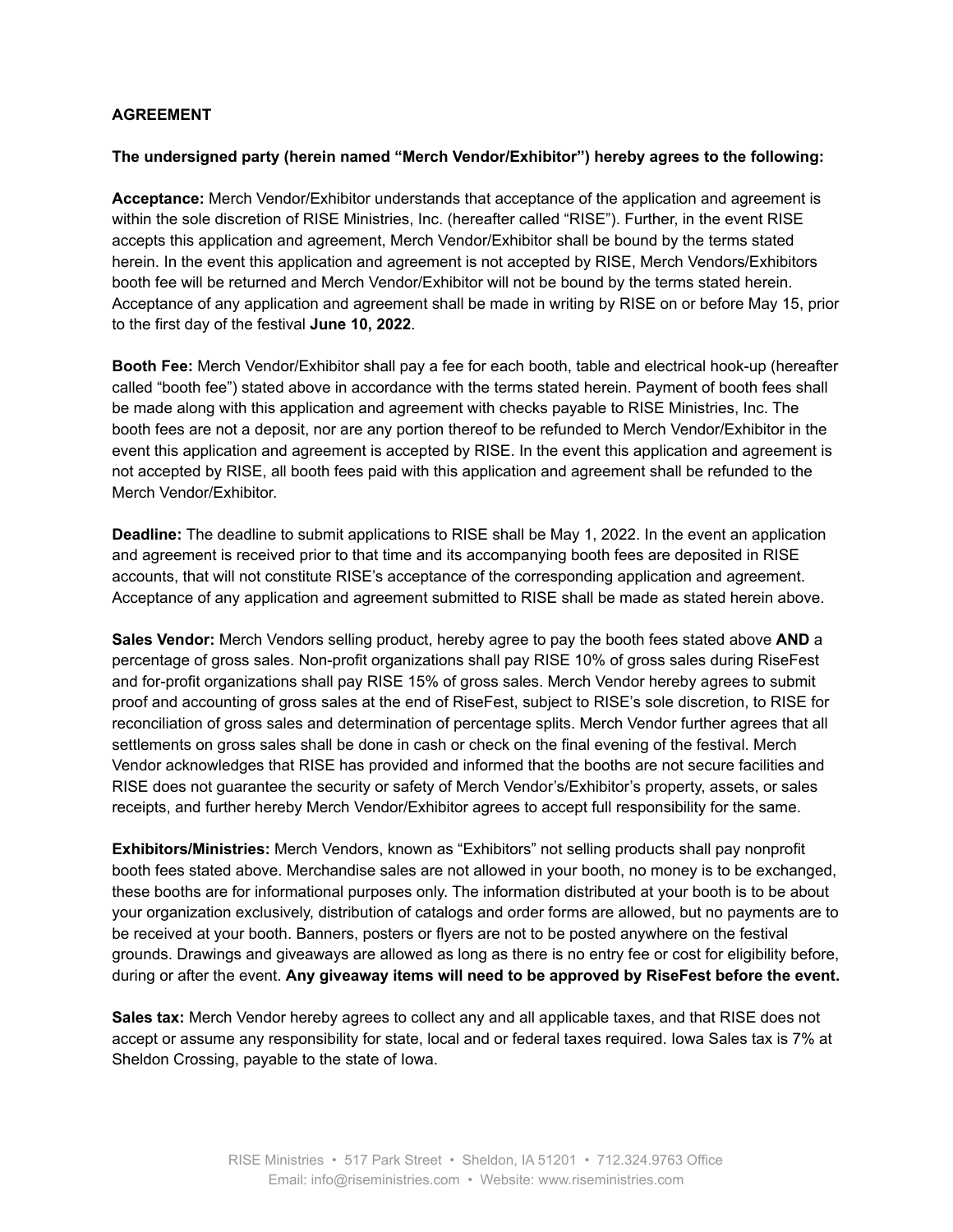**Set Up:** Merch Vendor/Exhibitor booths will be located on the RiseFest grounds. Setup time for vendors shall be Friday, June 9, 2022 from 10:00 am to 2:00 pm. You must set-up in the designated area.

**Booth hours:** Merch Vendors/Exhibitors hours to be open are as follows: Friday, June 10, 2022 4:00pm -10:00pm, and Saturday June 11, 2022 10:00am - 10:00pm. Vendor hereby agrees to not take down or remove sales/exhibits until after the end of the festival, unless otherwise approved by RISE. Booths must be attended by a vendor representative during all hours of operation Friday, June 10 (4:00pm-10:00pm) and Saturday, June 11 (10:00am -10:00pm).

**RISE Ministries, Inc. Discretion:** Merch Vendor hereby agrees to submit to the management and control of RISE. RISE, in its sole discretion may choose to shut down the Merch Vendor/Exhibitor booths for sales and exhibits during specific times or events throughout the festival. In that event, Merch Vendor/Exhibitor agrees to cover its booth(s) during such times. Further, Merch Vendor/Exhibitor hereby acknowledges its understanding that RISE is a Christian ministry that is committed to the Gospel and Word of Jesus Christ, and that all interactions will be conducted before God in a way that is pleasing to Him and consistent with His Holy Word. As a Christian nonprofit ministry, RISE reserves the right to make selections of Merch Vendors/Exhibitors and their merchandise consistent with RISE's mission and objectives. Further, this application and agreement may be used for future RISE events, in the sole and complete discretion of RISE, unless Merch Vendor/Exhibitor provides written termination to RISE. RISE is a non-denominational 501 c (3) ministry.

**Vendor Risk:** Merch Vendor/Exhibitor hereby agrees that all personal property, supplies, equipment, product, and merchandise in or around the booth exhibit area shall be on site at its own sole risk and hazard. Merch Vendor/Exhibitor hereby agrees to indemnify and hold RISE harmless from any and all claims, cause of action, suits, or demands for liability, damage, loss, expense arising from any injury to persons or property which may occur in relation or connection to Merch Vendors/Exhibitors and its agents, representatives, employees, guests, or customers activities, acts, actions, failures or omissions in relation to the festival at any time before, during or after the same.

**Booth Rental & Commissions Paid:** Ministries, Exhibitors and Merch Vendors will be located in the Merch Tent on the RiseFest Grounds located at 3149 Nest Ave, Sheldon, IA 51201. Vendors selling merchandise are responsible to collect and pay any required state taxes. All Merch Vendors are required to fill out a daily income report that will be submitted on the last day of the festival.

**Policies & Guidelines:** Merchandise sales are only allowed at the merchandise booths, no food items are allowed. All Merch vendors are responsible for providing their own change and startup money.

**Cancellation Policy:** If you cancel for any reason on or before **May 1, 2021**, you will forfeit half of your deposit. There will be no refunds for cancellations after that date.

**Furnishings: Each booth area is 8' x 10**', all furnishings must be contained within booth boundaries (strictly enforced), height not to exceed **8**'. Each booth will receive an **8'** table, and two chairs. Skirting, tablecloths, signage and displays are the responsibility of the vendor.

**Electrical:** Each booth will be equipped with electricity. Merch Vendor/Exhibitor is responsible to provide power surge protection and UL listed extension cords.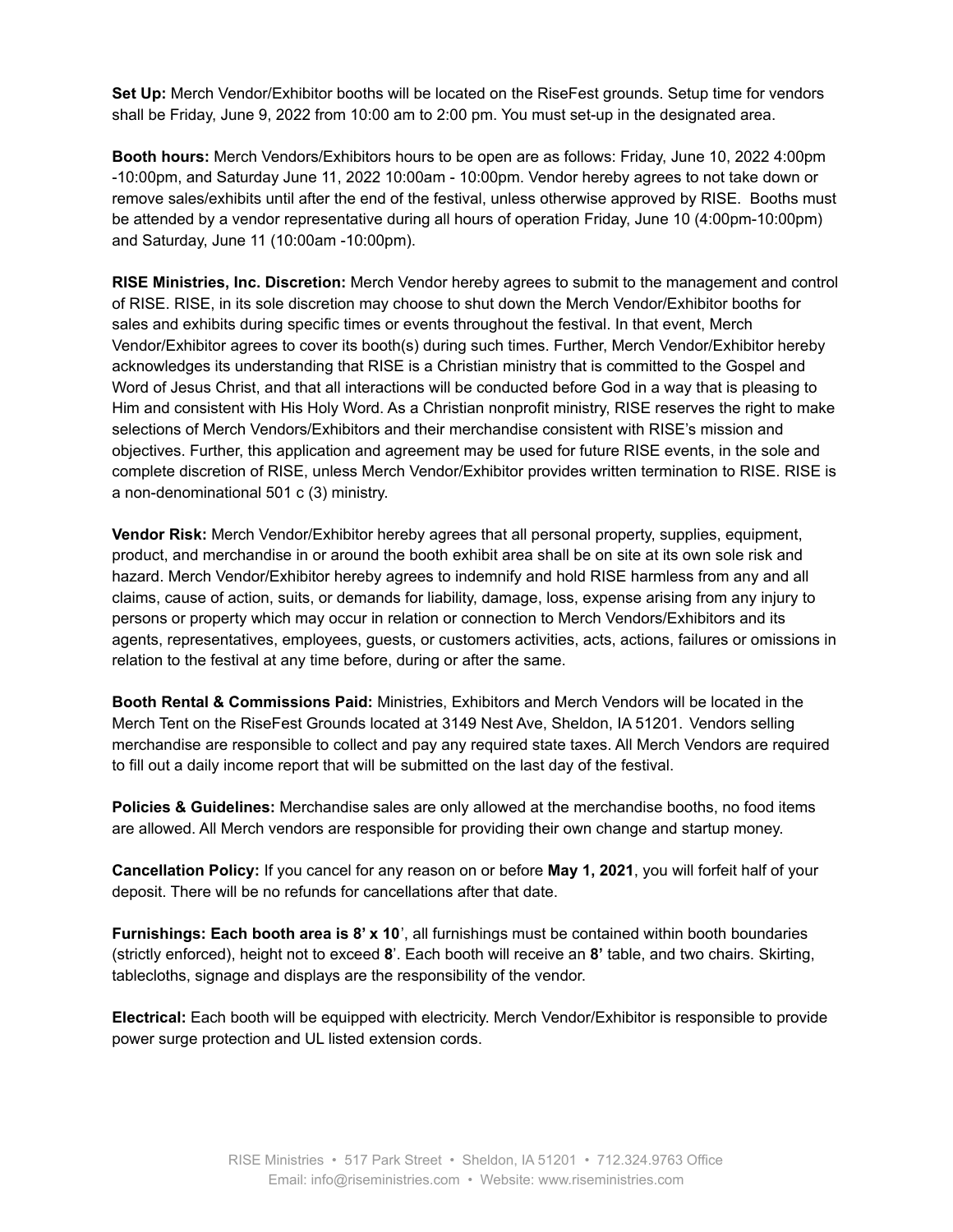**Proof of Insurance:** RiseFest requires proof of insurance from each Merch Vendor/Exhibitor. RISE Ministries, Inc. must be named as an additional insured. Proof of insurance must be sent to RISE Ministries by May 1, 2020.

**Parking:** Each Merch Vendor/Exhibitor will receive a loading pass. This pass allows temporary parking to unload. Once you are unloaded you are to move your vehicle into our general parking area. Any of your workers must also park in the general parking area.

**Tickets:** For each booth reserved you will receive **5 full event tickets** to be used for those that work your booth. Additional tickets are available at **full general admission price.**

**Camping:** Camping is available as well, \$65 for Tent Camping, \$120 for Electric Camping, and \$200 for Deluxe Camping.

**Hotel:** RiseFest has a block of rooms for Vendor/Exhibitors at Holiday Inn Express in Sheldon less than a mile from the festival grounds. Rooms are available under the **Vendor/Exhibitor Block**. To reserve your room call Holiday Inn Express at 712-324-3000 and use the block above. Your rate will be \$139.00 plus tax, normal rates are \$169.99 plus tax.

## **Hours of Operation:**

Vendor Tent hours

| Friday   | 5:00PM - 10:00PM  |
|----------|-------------------|
| Saturday | 11:00AM - 10:00PM |

*All booths should be open and staffed at these times*

**Advertising:** If you have any interest in advertising your booth in our festival program, please contact Ellie Waring at [ellie@riseministries.com.](mailto:ellie@riseministries.com) We do offer a 25% discount to vendors. Please note that the deadline for reserving a space would be May 1, 2020.

Your booth will be listed in our mobile app. If you would like to have a description of your booth, please contact Ellie Waring at [ellie@riseministries.com](mailto:ellie@riseministries.com) to submit a photo, and social media information for Facebook, Instagram, and Twitter.